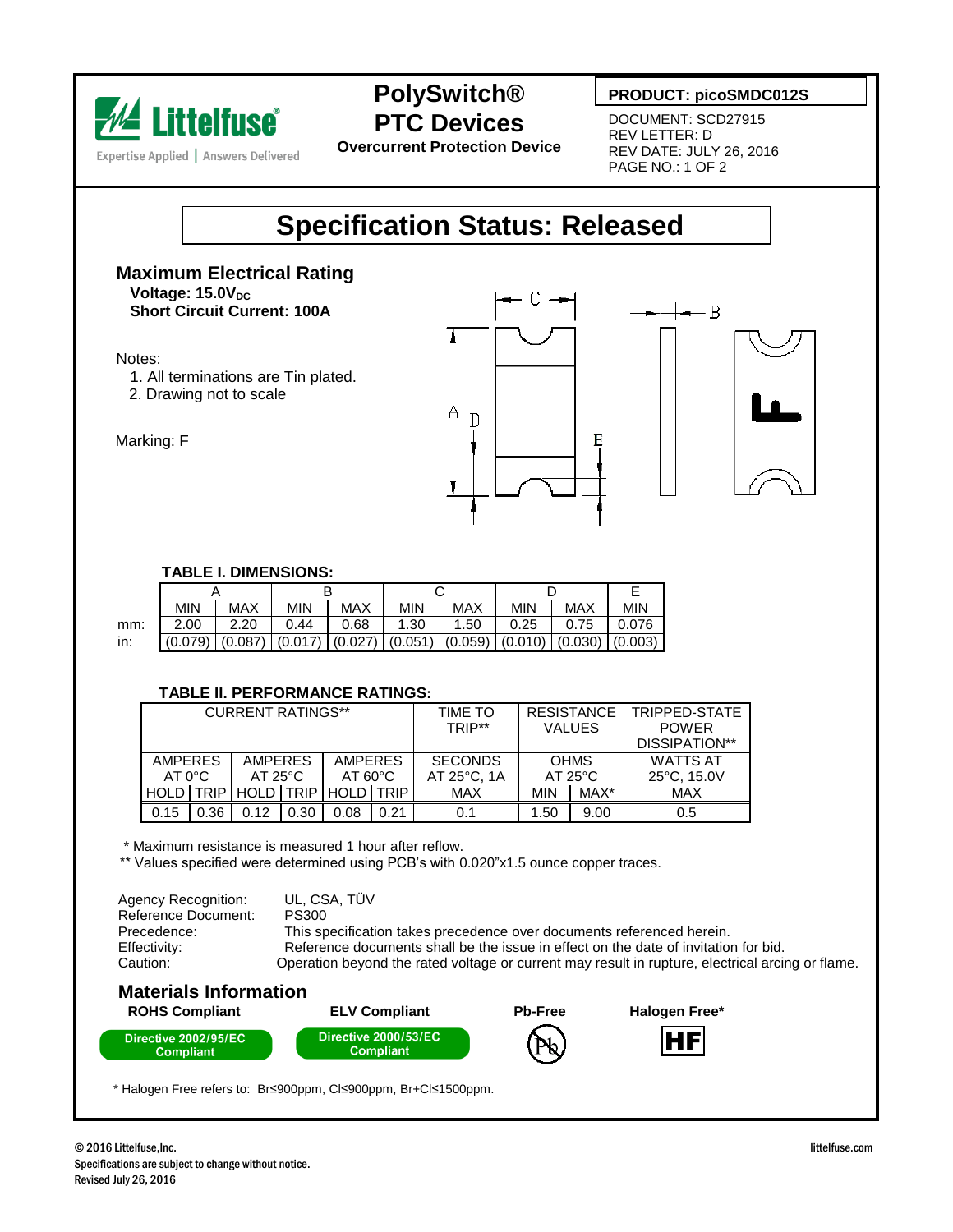

**PolySwitch® PTC Devices Overcurrent Protection Device**

### **PRODUCT: picoSMDC012S**

DOCUMENT: SCD27915 REV LETTER: D REV DATE: JULY 26, 2016 PAGE NO.: 2 OF 2

Information furnished is believed to be accurate and reliable. However, users should independently evaluate the suitability of and test each product selected for their Own applications. Littelfuse products are not designed for, and shall not be used for, any purpose (including, without limitation, military, aerospace, medical, lifesaving, life-sustaining or nuclear facility applications, devices intended for surgical implant into the body, or any other application in which the failure or lack of desired operation of the product may result in personal injury, death, or property damage) other than those expressly set forth in applicable Littelfuse product documentation. Warranties granted by Littelfuse shall be deemed void for products used for any purpose not expressly set forth in applicable Littelfuse documentation. Littelfuse shall not be liable for any claims or damages arising out of products used in applications not expressly intended by Littelfuse as set forth in applicable Littelfuse documentation. The sale and use of Littelfuse products is subject to Littelfuse Terms and Conditions of Sale, unless otherwise agreed by Littelfuse.